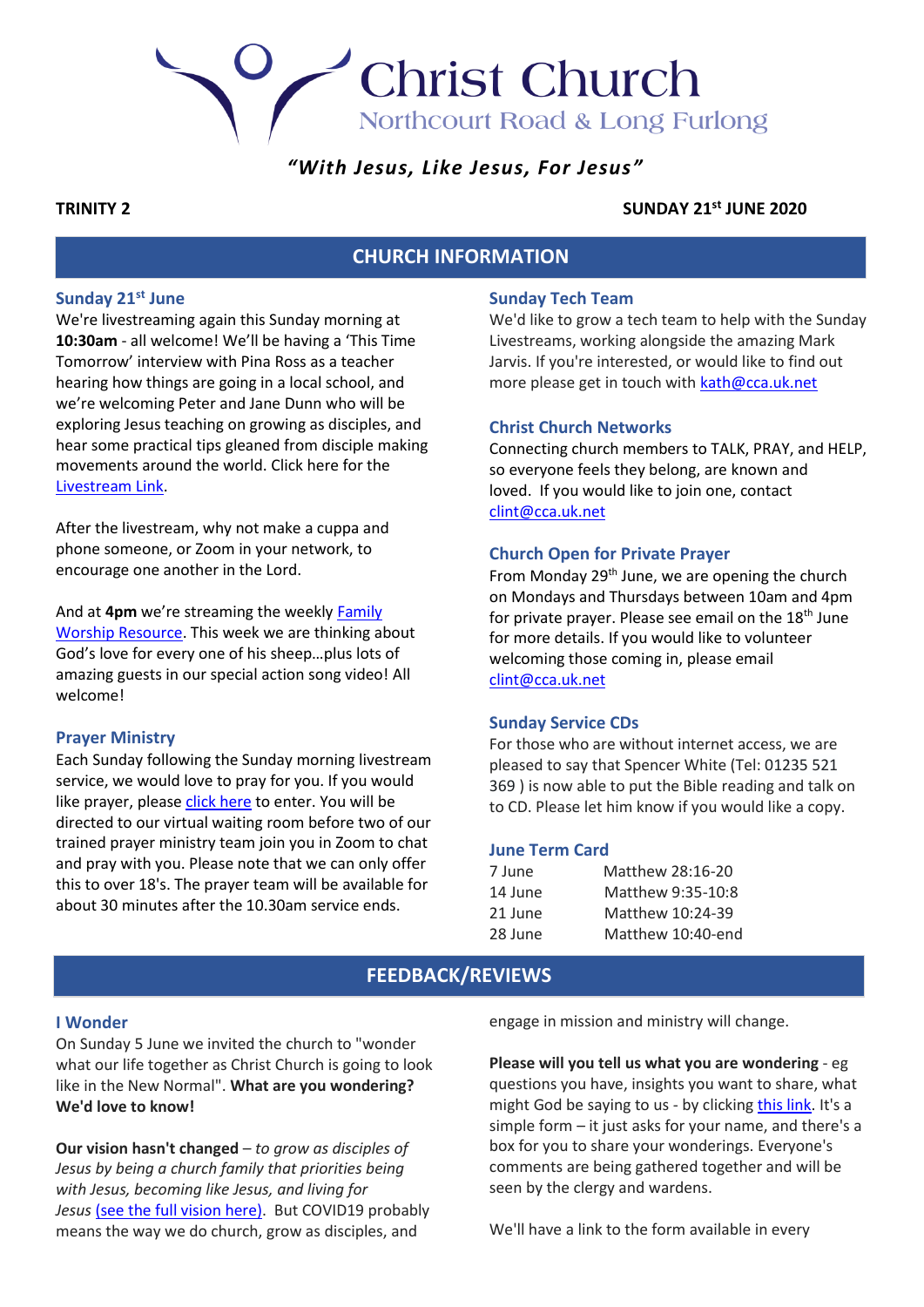newsheet throughout June and July – you are welcome to complete it as many times as you like as your wonderings develop.

If you know someone who doesn't have access to these emails, please print them off a copy of the email and the form, and they can either post it back to the office, or phone the office with their thoughts.

# **OTHER NEWS/UPDATES**



#### **Barns Café News**

While the Barns Café continues to be closed due to the COVID19 outbreak, we are exploring options for small scale opening in July – more details to come!

# **Foodbank**

foodbank Foodbank is now well stocked due to the generosity of many donors, but

there are a few items that we are short of. These are: Shampoo, Conditioner, Shaving foam/ gel, Washing up liquid and Curry or Chinese Style Sauces. Any produce can be brought to the church between 9:30am & 1pm

on Tuesdays and Fridays. Thank you so very much for your continued generosity during these difficult times.

## **Mariposa Trust**

Saying Goodbye (part of the Mariposa Trust) traditionally hold baby loss support services across the UK. They have now launched 'The 'Saying Goodbye Online' - virtual gatherings that take place every other Sunday at 8.00pm, featuring music from a host of incredible musicians and singers (including no.1 artists and songwriters), poems and even an act of remembrance. Broadcast on Facebook Live, YouTube and on a dedicated platform – for more information please visit their [website.](http://www.sayinggoodbye.org/)

# **UPCOMING EVENTS**

## **Alpha**

Alpha Online is a great way to make new connections, meet new people and have honest conversations about the big

questions in life. We are running several mini groups: *Monday evenings* 7:30pm – has recently started but people are still welcome to join. Hosts - John Owen/ Katie Finch

*Monday evenings*, 8pm. Particularly suitable for anyone 18-20s. Hosts - Josh Buckingham/ Bea Ellaby *Thursday mornings*, 10am, particularly suitable for mums with young children. Hosts - Nikki Hellem (from ACC)/ Bea Ellaby.

These online courses use the Alpha film series, and then a 45 minute Zoom discussion group, and are limited to 4-6 guests to enable conversation to bubble. See the church [website](http://www.cca.uk.net/explore-faith/) for details and to book a place.

**UNITED** New Wine Every year a large group from Christ Church attend New Wine

together. New Wine has moved online this year because of COVID19. It's running from Thursday 30 July to Monday 3 August. And it's free! Everyone can access it. You're welcome to dip in to as much or as little as you like.

There will be a mix of celebration, worship, bible teaching, TED-style talks, sofa sessions, and live webinars covering issues that matter today such as grief, loss & lament; the power of the Holy Spirit; race; preparing for a new world; mental health & wellbeing; parenting; prayer; apologetics; and creation care.

There's a full kids programme, and LUINOSITY will be running for 11-18s. More details can be found [here.](https://www.new-wine.org/breaksout) We'd love to be creative in the way we join in as a church community, so if you have some energy and creative imagination on how we can bring the Christ Church community together, please speak to any of the clergy, or Karen and Paul Brombley.

### **Holiday Club Online**

3<sup>rd</sup>-7<sup>th</sup> August we are presenting 'Treasure Seekers', our online Holiday Club. With a 30min video each day with songs, stories, games and fun. In addition, a printable activity pack and craft videos. The event is for 5-11s but under 5s are welcome to sign up to access content during the week. Sign up [here](https://cca.churchsuite.co.uk/events/8gtagnys) or via the [Church Website.](https://cca.uk.net/kids/)

### **Men@CCA at The Gathering 2020**

As part of our Men@CCA 2020 calendar, we are hoping for as many as possible to attend Christian Vision for Men's "The Gathering" this year. Instead of taking place in a field near Swindon it is going online as "The Gathering 2020 - Bunker Edition" **next Friday & Saturday, 26th-27th June**. If you've never been before and want to find out what it's like from the comfort of your sofa, now's your chance - for free! Check out the Men@CCA group on Facebook or click [here](http://www.thegatheringformen.com/tg20online) to find out what's going on and how to access the events.

### **LF Scavenger Hunt & Afternoon tea on-line**

Sunday 5th July was to be the LF Away Day, as we can't go away the leadership team are planning a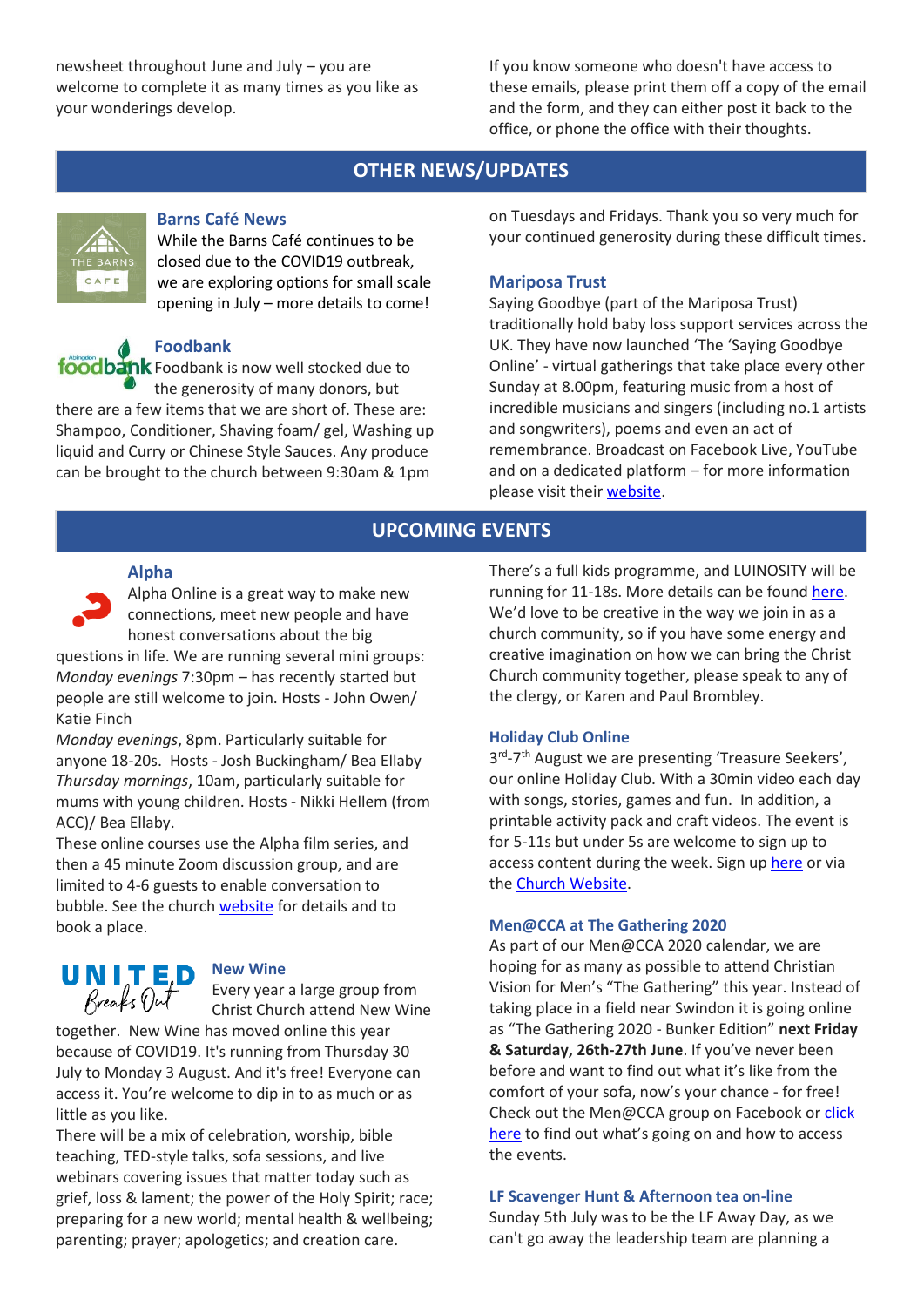scavenger hunt for all ages, followed by on-line afternoon tea. More details to follow, but please put the date in your diaries.

### **Oberammergau Passion Play 2022**

The amazing village afternoon and evening portrayal of the life, death and resurrection of Jesus has been

postponed from this year until 2022. Why not join a group of friends to experience it and enjoy the beauty of the Bavarian Alps and Lakes? John Earwicker is organising a visit; email or phone him to receive details with no obligation.

# **PRAYER**

## **Wednesday Morning Prayer Meetings**

Our 8am Wednesday morning prayer meetings are continuing online using Zoom. These run for 45 minutes, and include a Psalm and open praise, a bible reading and intercessory prayers. You're welcome to join, please emai[l keith@cca.uk.net,](mailto:keith@cca.uk.net) or Dal on [warden-dal@cca.uk.net,](mailto:warden-dal@cca.uk.net) or Janice on [chriswgordon6@aol.com](mailto:chriswgordon6@aol.com) for the meeting ID and password (which will be the same every week).

### **Intercessory Prayer**

Are you, or someone you know and love, needing particular prayer at this time? We have a team of intercessors who love to pray for others. If you would like to be in touch with them to ask for prayer, follow the [link,](https://docs.google.com/forms/d/e/1FAIpQLSfT-6Me8FrVVQa50ZUXThiDnzQ3aNU-nR12dM2JZQrD78vnLA/viewform) or telephone Richard Howard on 01235 533 278.

## **Please Pray For Those Who Are Unwell**

[LF} Judy Wood, Caroline Craig, Louis Furlong, David Robertson, Rachel Robertson, Logan Mazie (Jane J's great nephew), Cynthia Holland. [NCR] Rosemary Green, Richard Feeney, Nicola Price, Ray Ellaby (Chris Ellaby's Dad).

Please contact the office if you would like your name or a friend or relative's to be included on this list. The name will remain there for six weeks or so. If the need is for continued, long-term prayer support, the name will be added to the monthly prayer diary. Please let the office know when a name can be removed from the list. Thank you.

# **USEFUL LINKS/RESOURCES**

## **Resources for Growing Disciples**

### **Peter and Jane Dunn**

Key points from Peter and Jane's talk this morning about Growing Disciples:

### *Personal update*

*Learning from Jesus in Matthew 10*: Discipleship is…. for everyone not just the few; relational not a set of rules or programmes; active and not passive; costly.

*Learning from the Worldwide Church:* the "Three Thirds" model – see below

*What is God stirring in the UK church in response to COVID19* … no longer going to church but we are church; the value of small groups for discipleship; rediscovering the priority of prayer

*Three stories of what God is doing in the UK:* Indian students; novel way of leading someone to faith in Christ; three thirds in a family.

**Three Thirds Format for a Group** – Click [here](https://cdn.filestackcontent.com/jbDSxJyiQpu9NqX4zxNR) for a handout.

*Article by Dr Curtis Sergeant* – Planting Rapidly Reproducing Churches –a more in depth article gleaning what we can learn from the experiences of churches in China. Click [here](https://cdn.filestackcontent.com/tRlJshHhS6KiURfjnRcs) for the article.

### **Resources for Digital Evangelism**

If you missed last week's interview with Tabitha Jorden, and/or the useful set of resources she offered in the newssheet, please do go back to last week's newssheet for details

**[Christ Church Abingdon Website](http://www.cca.uk.net/) [Christ Church Long Furlong Website](http://www.longfurlongchurch.org.uk/) [Christ Church Abingdon Facebook Page](https://www.facebook.com/christchurchabingdon) [Christ Church Long Furlong Facebook Page](https://www.facebook.com/Christ-Church-Long-Furlong-761191873912044/) [ChurchSuite](https://login.churchsuite.com/?account=cca) Family and [children website](http://www.ccafamilyresources.com/) [NHS 24/7 Mental Health helpline:](https://www.oxfordhealth.nhs.uk/news/24-7-mental-health-helpline-replaces-111-in-oxfordshire-and-buckinghamshire/)** Adults: 01865 904 997 Children and young people: 01865 904 998